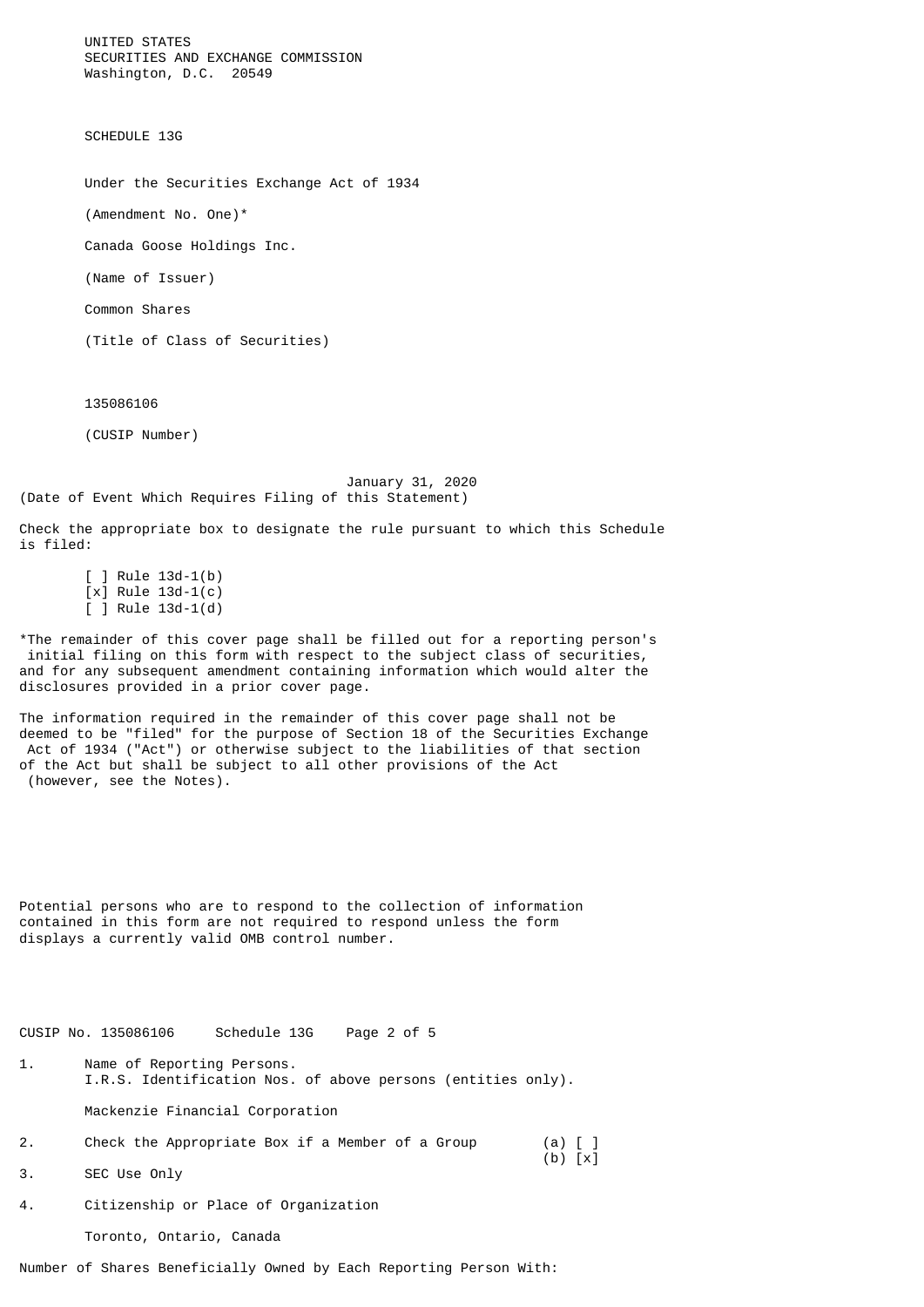| 5.  | Sole Voting Power                                                 |
|-----|-------------------------------------------------------------------|
|     | 6,011,544 shares                                                  |
| 6.  | Shared Voting Power                                               |
|     | <b>NIL</b>                                                        |
| 7.  | Sole Dispositive Power                                            |
|     | 6,011,544 shares                                                  |
| 8.  | Shared Dispositive Power                                          |
|     | NIL                                                               |
| 9.  | Aggregate Amount Beneficially Owned by Each Reporting Person      |
|     | 6,011,544 shares                                                  |
| 10. | Check if the Aggregate Amount in Row (11) Excludes Certain Shares |
|     | N/A                                                               |
| 11. | Percent of Class Represented by Amount in Row (9)                 |
|     | 10.105%                                                           |
| 12. | Type of Reporting Person (See Instructions)                       |

IA

Item 1. Schedule 13G Page 3 of 5

(a) Name of Issuer

Canada Goose Holdings Inc.

(b) Address of Issuer's Principal Executive Offices

 250 Bowie Avenue Toronto, ON, M6E 4Y2 **CA** 

(a) Name of Person Filing

Mackenzie Financial Corporation

(b) Address of Principal Business Office or, if none, Residence

180 Queen Street West, Toronto, Ontario M5V 3K1

(c) Citizenship

Organized in Toronto, Ontario, Canada

(d) Title of Class of Securities

Common Shares

(e) CUSIP Number

135086106

Item 3. If this statement is filed pursuant to 240.13d-1(b) or  $240.13d-2(b)$ , or (c) check whether the person filing is  $a(n)$ :

Broker or dealer registered under section 15 of the Act (a)  $[ ]$ <br>(15 U.S.C.780). (b)  $[ ]$  Bank as defined in section 3(a)(6) of the Act  $(15 \tcup.S.C. 78c).$ <br> $(c)$  [ ]  $(c)$  [ ] Insurance Company as defined in section 3(a)(19) of the Act (15 U.S.C.78c). (d) [ ] Investment Company registered under section 8 of the Investment Company Act of 1940 (15 U.S.C. 80a-8). (e) [X] investment adviser in accordance with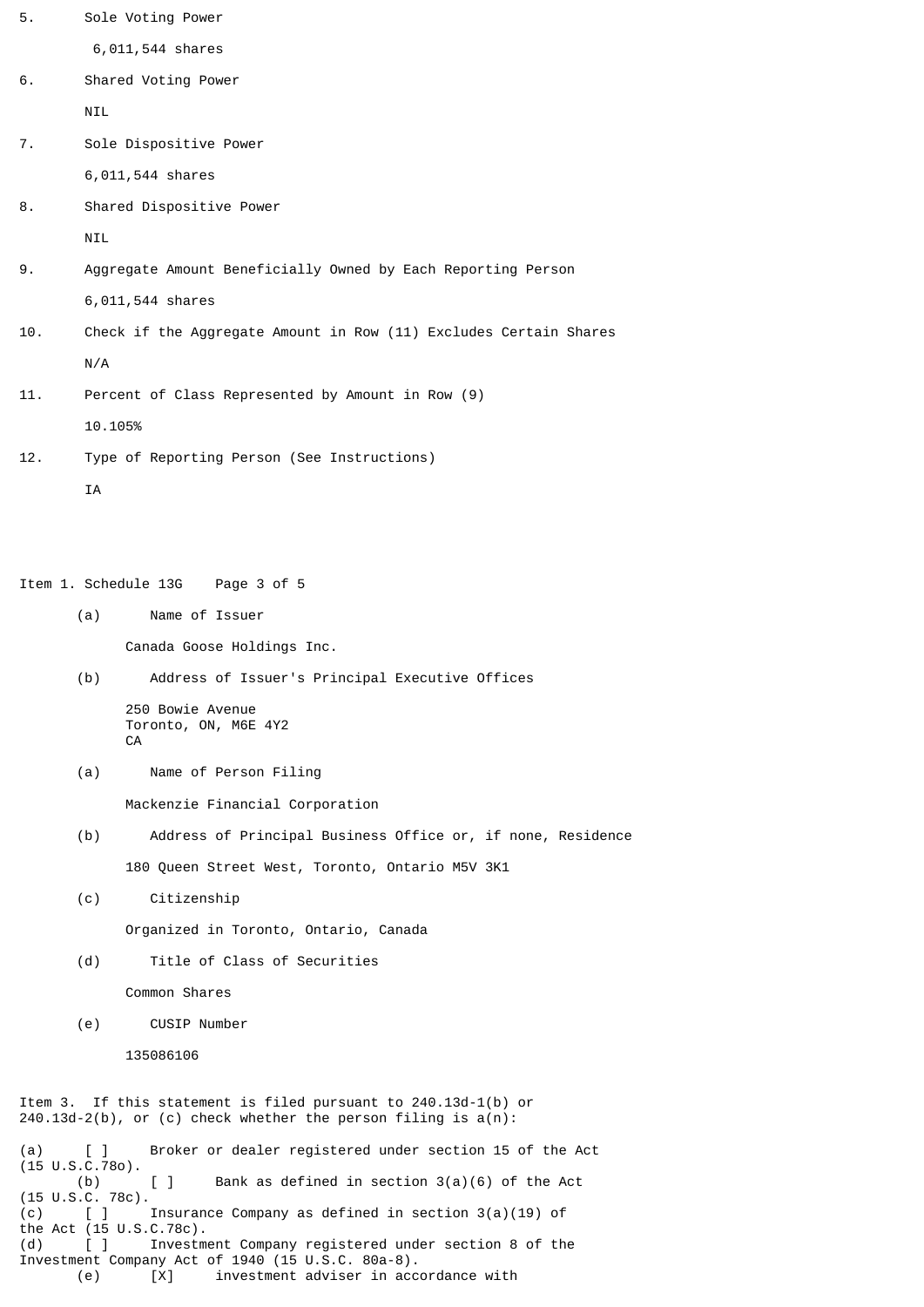240.13d-1(b)(1)(ii)(E); (f) [ ] employee benefit plan or endowment fund in accordance with  $240.13d-1(b)(1)(ii)(F);$ (g) [ ] parent holding company or control person in accordance with  $240.13d-1(\bar{b})(1)(ii)(G);$ (h)  $\begin{bmatrix} 1 \end{bmatrix}$  savings associations as defined in Section 3(b) of the

Federal Deposit Insurance Act (12 U.S.C. 1813);

Schedule 13G Page 4 of 5

(i) [ ] church plan that is excluded from the definition of an investment company under section 3(c)(14) of the Investment Company Act of 1940 (15 U.S.C. 80a-3);

(j)  $[ ]$  Group, in accordance with 240.13d-1(b)(1)(ii)(J).

Item 4. Ownership

Provide the following information regarding the aggregate number and percentage of the class of securities of the issuer identified in Item 1.

- (a) Amount beneficially owned: 6,011,544
- (b) Percent of Class: 10.105%
- (c) Number of shares as to which such person has:
	- (i) Sole power to vote or to direct the vote 6,011,544
	- (ii) Shared power to vote or to direct the vote NIL
	- (iii) Sole power to dispose or to direct the disposition of - 6,011,544
	- (iv) Shared power to dispose or to direct the disposition of NIL

Item 5. Ownership of Five Percent or Less of a Class

 If this statement is being filed to report the fact that as of the date hereof the reporting person has ceased to be the beneficial owner of more than five percent of the class of securities, check the following [].

Item 6. Ownership of More than Five Percent on Behalf of Another Person

N/A

Item 7. Identification and Classification of the Subsidiary Which Acquired the Security Being Reported on By the Parent Holding Company

N/A

Item 8. Identification and Classification of Members of the Group

N/A

Item 9. Notice of Dissolution of Group

N/A